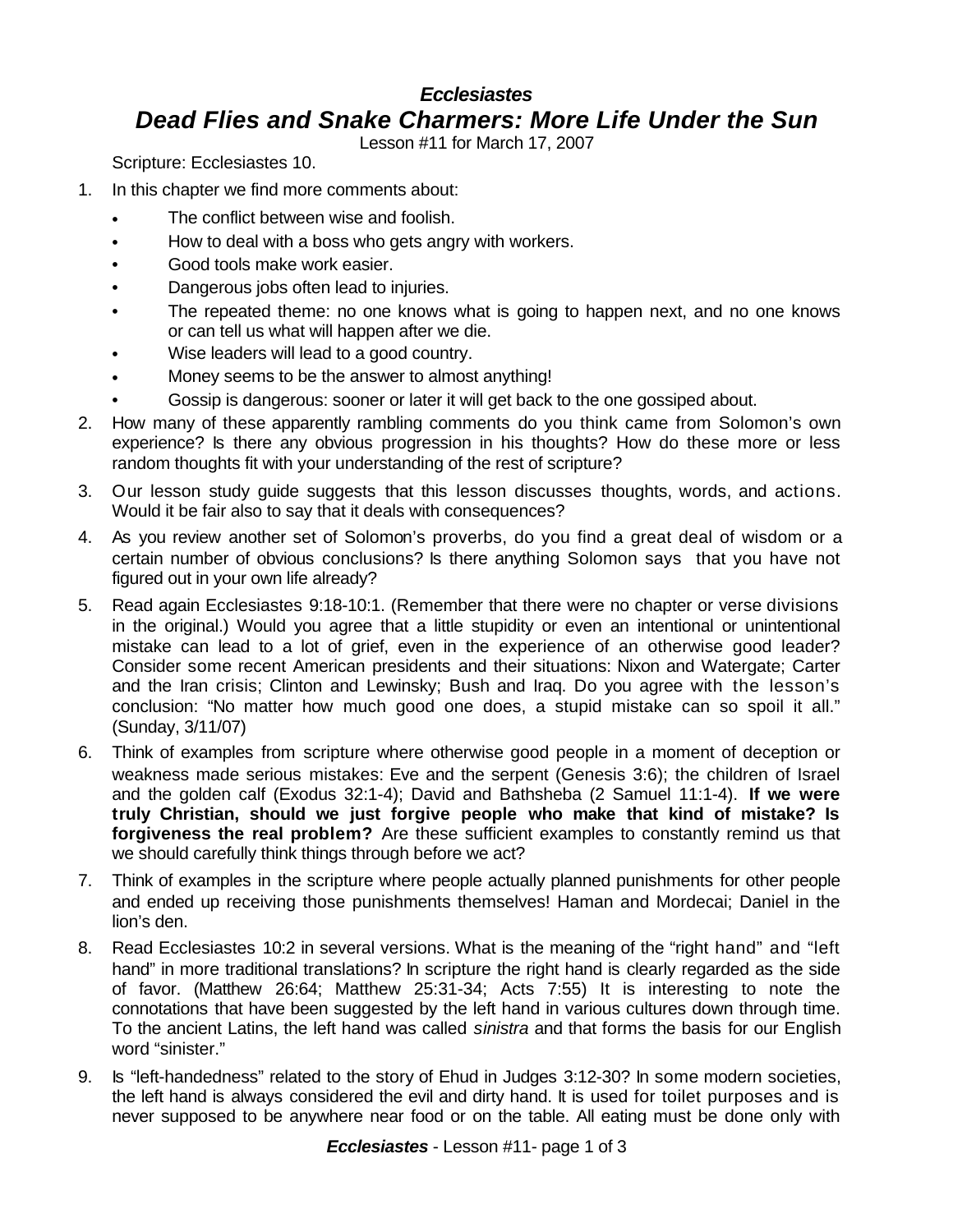the right hand. Is Solomon suggesting that wisdom leads to right living and stupidity to wrong living?

- 10. Read Ecclesiastes 10:3. Would it be fair to say that this verse teaches that sooner or later, what is inside a person will make itself manifest by his/her actions, thoughts, and words?
- 11. How does one go about purifying one's thoughts? What is suggested by Deuteronomy 30:6 which says we should "circumcise the heart"? How about Philippians 4:6-8? If we made it a practice to ignore what is evil, immoral, or bad and to focus always on what is good, uplifting, and right, how would it impact our characters and our future thoughts and actions?
- 12. Read Ecclesiastes 10:4-7. What do these verses tell us about problems with governments? We should note that in the days of Solomon, only the very wealthy or privileged rode on horses or even mules! Why do you think the injustices noted in Ecclesiastes 10:4-7 took place?
- 13. **How should we respond when we see social injustice taking place? Should Christians become involved in civil disobedience? Should we march? Picket? Write to our congresspeople? Look at some Bible verses about social injustice: Isaiah 58:6,7; Matthew 26:52; John 18:36; 2 Corinthians 10:4; Revelation 13:10.**
- 14. Do those verses suggest that Christians should never take up any kind of force? Do those verses forbid us from using political, social, or cultural weapons? These words come from the *Adult Teacher's Sabbath School Bible Study Guide*:

Those who rule without listening to advice will make mistakes. The more power a ruler has, the more widespread are the miserable results of his errors. Poor advisors only multiply mistakes in judgment. (1 Kings 12:1-19) "Among the many lessons taught by Solomon's life, none is more strongly emphasized than the power of influence for good or for ill."–Ellen G. White, *Prophets and Kings*, p. 85.

- 15. Solomon, who was no doubt the employer of thousands of people, developed a real disgust for laziness! Read Proverbs 6:6; 10:26; 20:4; 24:32; 26:13. Consider these comments: Even an untimely nap can lead to poverty! Lazy employees bring all kinds of trouble. If you're too lazy to plant there will be no harvest! Loafers even make up excuses such as, "It's a dangerous world out there!"
- 16. Read Ecclesiastes 10:8-11. What overall theme do you see in these verses? What lesson was Solomon trying to suggest? Would it be fair to say that these verses warn us to carefully plan before we take action? Ecclesiastes 10:8 seems to be a warning against trying to set traps for other people because we might fall into them ourselves! (Esther 7:10; 9:25; Daniel 6:24)
- 17. Solomon obviously took a lot of space in Proverbs and Ecclesiastes writing about fools. Was it because almost everyone else seemed like a fool compared to his wisdom?
- 18. How would you respond to these words regarding Ecclesiastes 10:14:

Fools babble about anything. They have no knowledge of the topics about which they speak. This probably means that "The more foolish a man he is, the more he will be inclined to make dogmatic statements in regard to the deepest mysteries." *SDA Bible Commentary* vol. 3, p. 1098.

- 19. Why do you think Solomon wrote, "No one knows what is going to happen next, and no one can tell us what will happened after we die"? (Ecclesiastes 10:14*, GNB*; compare 3:22; 6:12; 8:7; 9:12; and 12:14)
- 20. Why do you think the authors of the *Bible Study Guide* chose to skip over Ecclesiastes 10:15- 19? Do the words in verses 16 and 17 ever apply to church leaders?
- 21. Read Ecclesiastes 10:18. Is that obvious or is that real wisdom?